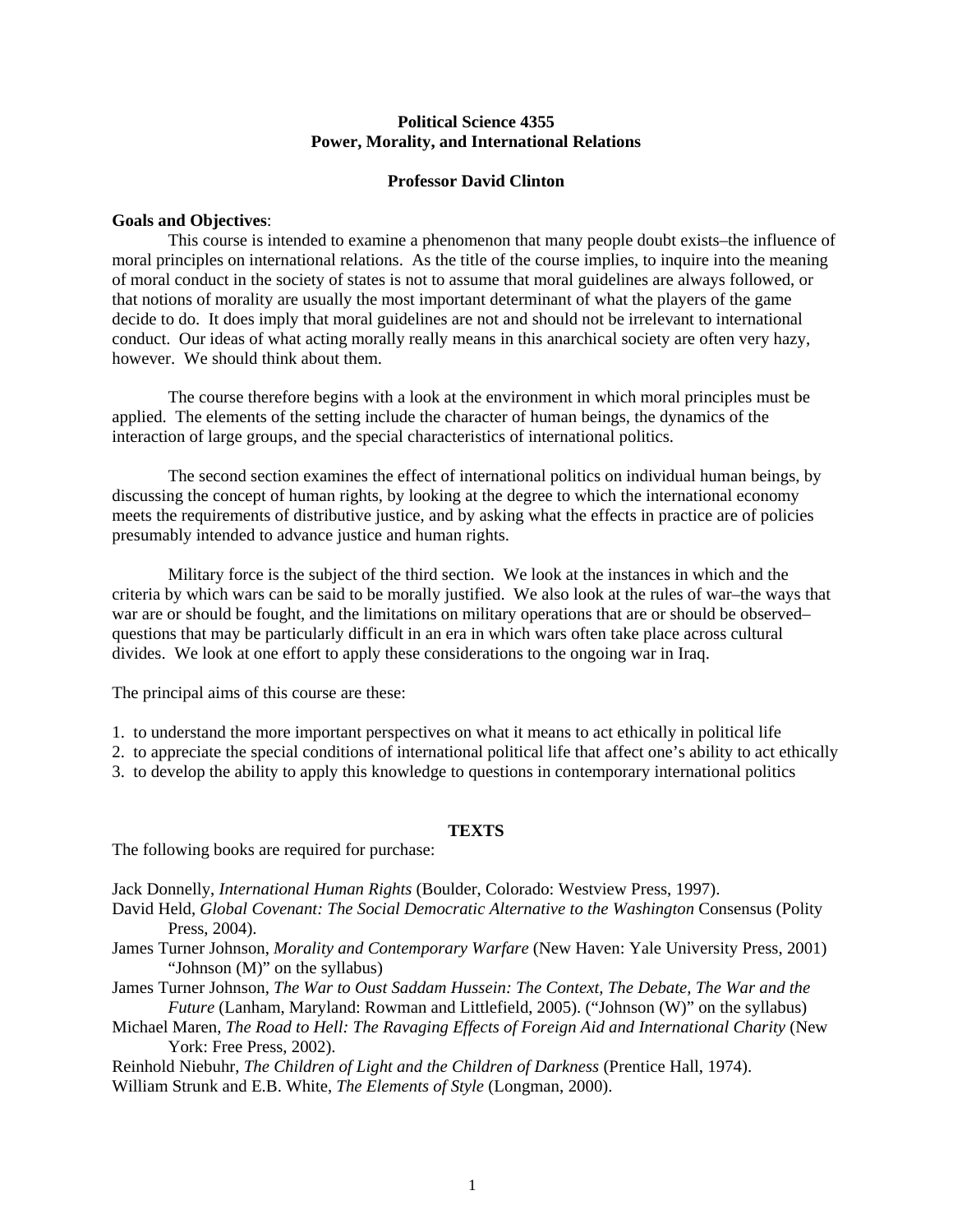### **COURSE REQUIREMENTS**

 All members of the class are expected to attend all sessions of the course and to have completed the assigned readings before the date on which they are listed. In accordance with Baylor's attendance policy, a student who misses more than 25% of the scheduled classes, will fail the course.

 Two papers, one of seven pages and one of ten pages, are required. In writing these papers, you will observe all the rules of good English usage outlined in the Strunk and White book. You are responsible for seeing that the papers are your own work, and for abiding by the provisions of the university honor code in these assignments, as in all aspects of the course. The paper topics will be distributed at a later date, but it can be stated now that these are not research papers. They will ask you to reflect on the question and then make the most convincing case you can for your point of view. Passing the course requires completion of all course requirements. The penalty for late submission of papers is one letter grade per day. Weekends count as one day.

The course requirements contribute to the overall course grade in the following proportions:

| Class attendance and participation: | 20% |
|-------------------------------------|-----|
| First paper:                        | 15% |
| Second paper:                       | 20% |
| Midterm exam:                       | 20% |
| Final exam:                         | 25% |

Grading Scale:

|                            | 91-100%=A 87-90%=B+ 81-86%=B | $77-80\% = C + 70-76\% = C$ |  |
|----------------------------|------------------------------|-----------------------------|--|
| $60-69\% = D$ $0-59\% = F$ |                              |                             |  |

For those students taking the course for graduate credit, the course requirements are as follows: Class attendance and participation: 25%

| First paper (12 pages), due on the day of the midterm exam: | 35% |
|-------------------------------------------------------------|-----|
| Second paper (15 pages), due on the day of the final exam:  | 40% |

| <b>Grading Scale for Graduate Credit:</b> |                                 |                                                    |           |
|-------------------------------------------|---------------------------------|----------------------------------------------------|-----------|
|                                           |                                 | 95-100% $=A$ 91-94% $=A$ -87-90% $=B+84-86$ % $=B$ | 81-83%=B- |
|                                           | $77 - 80\% = C + 74 - 76\% = C$ | 71-73%=C- 60-69%=D 0-59%=F                         |           |

#### **COURSE OUTLINE**

| Date       | Topic                                                           | Readings                           |
|------------|-----------------------------------------------------------------|------------------------------------|
| Week one   | Introduction                                                    |                                    |
|            | Part I: The Setting for Moral Action in International Relations |                                    |
| Week two   | Human Nature and Collective Action                              | Niebuhr, viii-118                  |
| Week three | The International System and                                    |                                    |
|            | <b>Contemporary Developments</b>                                | Niebuhr, 119-90, Johnson (M), 8-22 |
|            | Part II: Issues in International Relations                      |                                    |
| Week four  | Human Rights                                                    | Donnelly, 1-38, 57-97, 165-68      |
| Week five  | Human Rights, Distributive Justice                              | Donnelly, 99-163, Held, x-xv, 1-70 |
| Week six   | Distributive Justice                                            | Held, 73-157                       |
| Week seven | The Pitfalls of Practice                                        | <b>Maren</b> , 1-91                |
|            | -Paper I due                                                    |                                    |